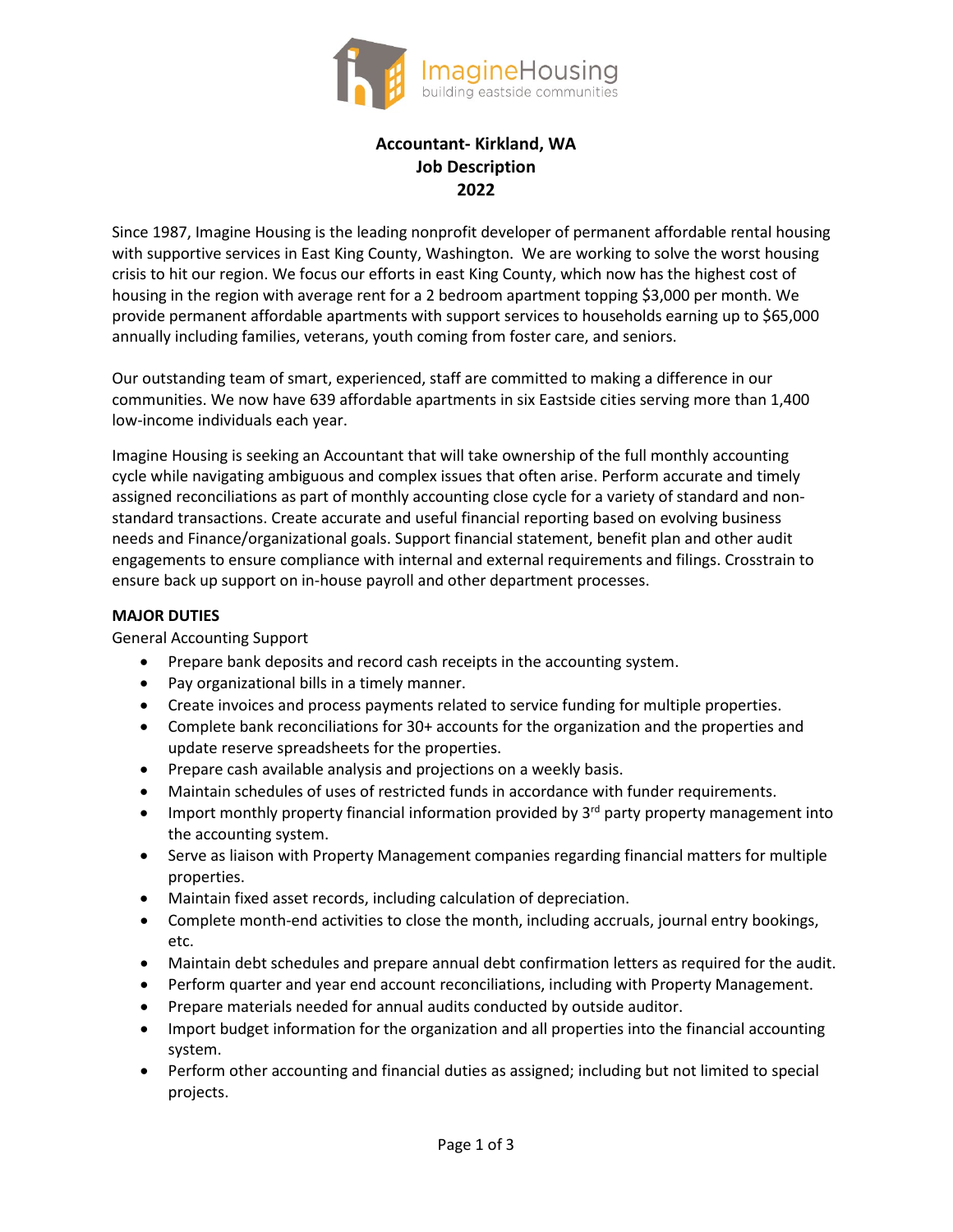Compliance/Reporting

- Maintain and update the internal monitoring schedule of compliance requirements.
- Prepare financial reports and other filings required by funding agencies and federal, state, and local authorities (including compliance reports, Form 1099/1096 regarding tax exemptions, license renewals, annual report renewals, and SOS renewals.
- Submit quarterly invoices to Department of Commerce O&M for funding for services.
- Calculate state and local B&O tax liabilities and submit monthly/annual returns.
- Provide reports and support to other departments of the organization as required.

#### Payroll

- Calculate and input onto the payroll company website semi-monthly payroll information for hourly and salaried employees. (Back up support)
- Maintain employee payroll records. (Back up support)
- Manage employee benefit offerings, including flexible spending.
- Allocate salaries, taxes, and benefit plan premiums to departments.
- Review quarterly and annual tax forms prepared by the payroll company for accuracy.
- Monitor benefits and 401(k) administration, including Form 5500.
- WAPFML administration
- Review and distribute W-2 and W-3 prepared by the payroll comp

Housing Development Accounting

- Process accounts payables related to housing development projects.
- Reconcile construction and pre-development data for housing development projects (using detailed cost data spreadsheets to track budgets and expenditures) between Finance and Housing Development departments on an ongoing basis.
- Record housing development transactions, such as property acquisition, funding drawdowns, etc. in the accounting software.
- Reconcile construction cash accounts for new development projects.
- Maintain activity related to line of credit, as needed.
- Transition new projects to operations in the financial system at completion of construction.

# **KNOWLEDGE, SKILLS, AND ABILITIES REQUIRED**

- Bachelor's degree and minimum of 5 years of related accounting experience required; non-profit experience preferred.
- Working knowledge of current GAAP.
- Advanced computer skills, especially in Excel and other MS Office applications.
- Experience working with accounting software. Familiarity with Financial Edge a plus.
- Strong analytical thinking and problem solving abilities.
- Ability to communicate clearly and diplomatically, both verbally and in writing, and to work collaboratively in a team environment.
- Attention to detail.
- Exceptional organizational skills.
- Ability to balance multiple assignments, prioritize tasks, and work independently to deliver timely and accurate results.
- Integrity and strong work ethic.